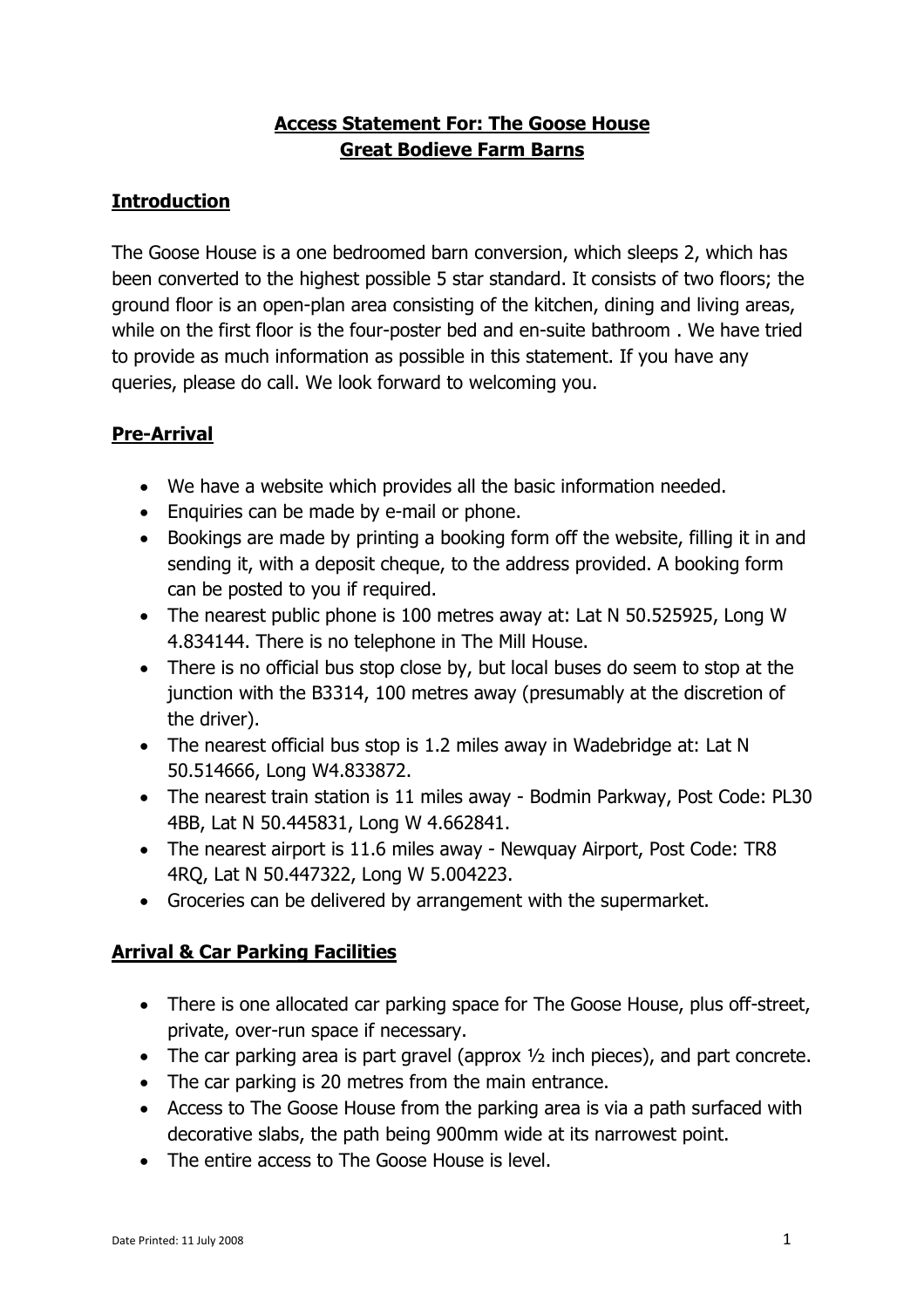- The main entrance to The Goose House is a pair of patio doors, the first opening to 640mm; the pair opening to 1320mm. The key hole lock is 1020mm high.
- The main entrance threshold is 130mm high.

## **Main Entrance**

• The main entrance door leads straight into the ground floor living area.

## **Public Areas - General (Internal)**

## **Living Area**

- The living, dining and kitchen areas are open plan.
- There is one twin sofa and one easy chair.
- The TV is a 32 inch wide screen, with Freeview, a DVD and a video.
- There is an electric "wood burner" type heater.
- There is a small music centre provided.

## **Dining Area**

There is a round pine kitchen table and two pine chairs. The table has a centre post with four legs splaying from it.

## **Public Areas – WC**

Not applicable.

## **Restaurant / Dining Room, Bar & Lounges, Take Away & Café**

Not applicable.

## **Laundry, Shop, Treatment Room & Leisure Facilities**

Not applicable.

## **Laundry**

All bed linen and towels are provided. For two-week bookings, the bedding can be changed at the start of the second week, if required.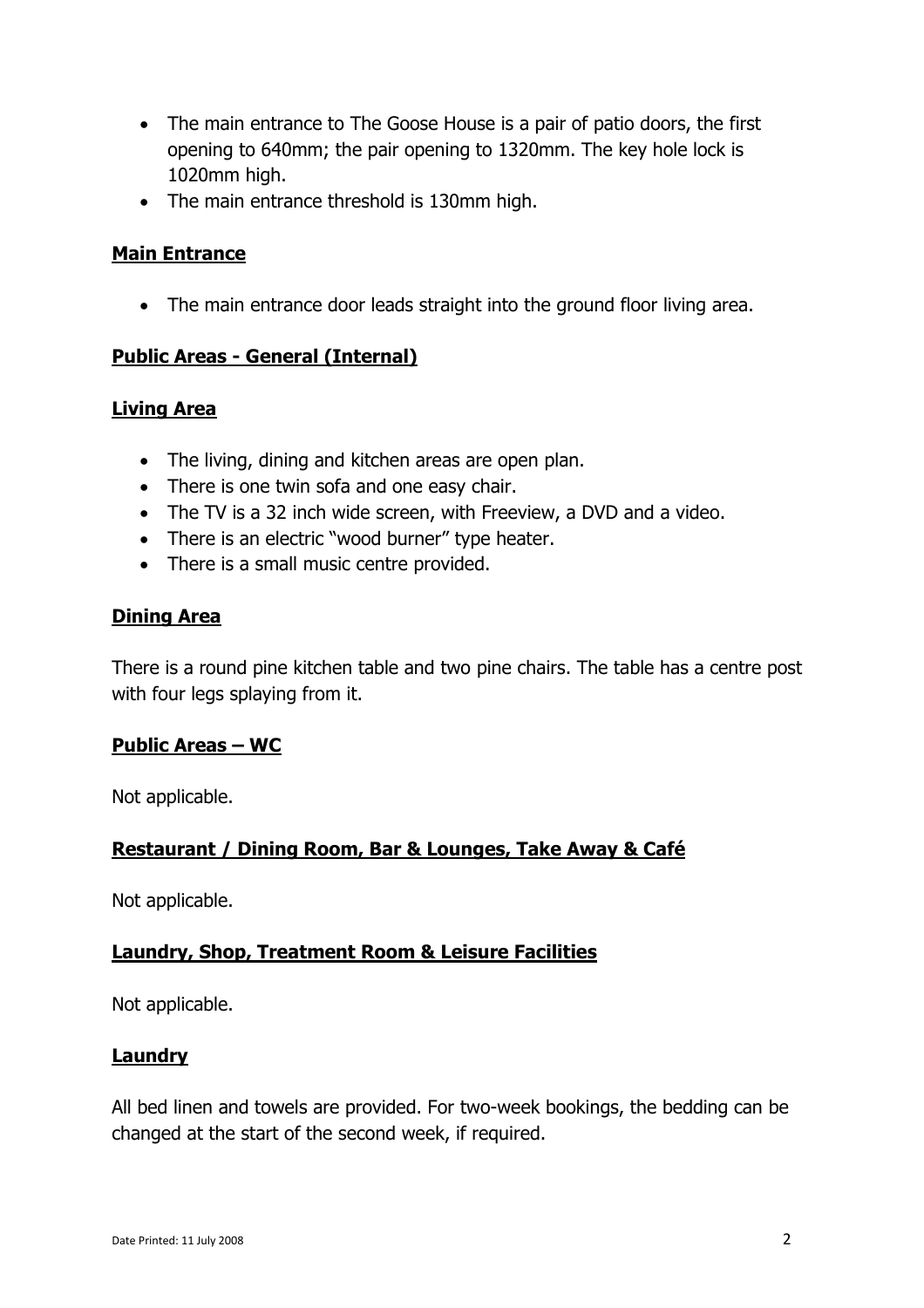## **Shop**

Not applicable. The nearest shops are in Wadebridge, 1 mile away.

#### **Treatment room/s**

Not applicable.

#### **Leisure Facilities**

Not applicable. The nearest public leisure centre is 1/3 mile away.

#### **Outdoor Facilities**

- The Goose House has a small patio area on the north side of the building.
- It is fully surfaced with decorative slabs.
- There is patio furniture sufficient for 2 people.
- There is a charcoal barbeque available, which is kept in the storage area under the stone steps leading to The Granary.
- On the north side of the building, there is a communal lawn.

## **Conference & Meeting Rooms, Banqueting, Clubs, Entertainment**

Not applicable.

## **Bedrooms**

#### **First Floor Four-Poster Bedroom**

- King size four-poster bed.
- All pillows are non feather and the bed is fitted with a duvet.

## **Bathroom, Shower-room & WC [Ensuite]**

- En-suite with bath, electric shower in the bath, WC & basin.
- The bathroom door can be opened from the outside if necessary.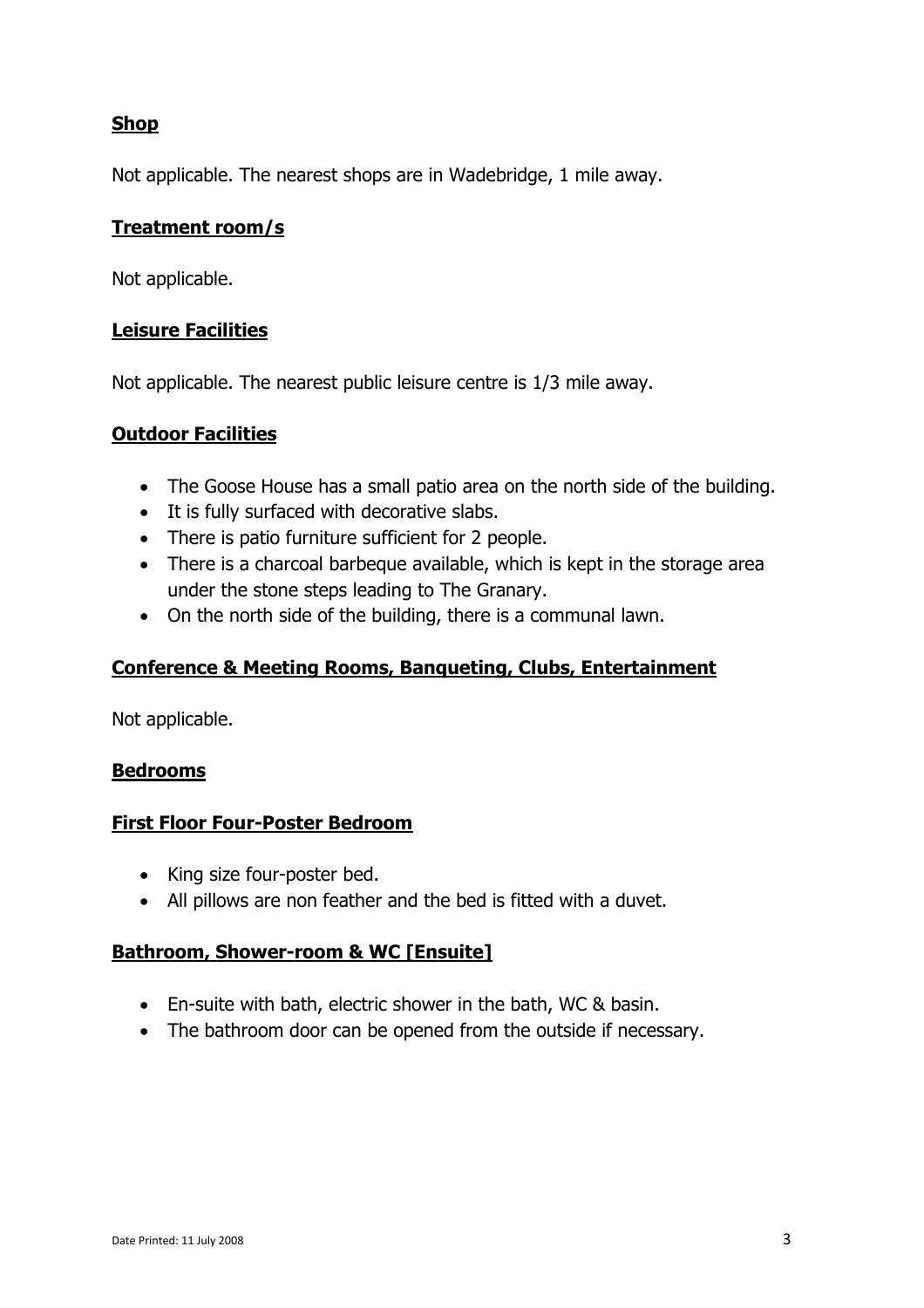## **Self-Catering Kitchen**

- Worktop height 875mm, units in solid beech.
- There is an electric hob built into the worktop, with 4 halogen rings.
- There is also an electric wall mounted oven, built into the units. The height of the base of the oven is 1100mm from the floor.
- All normal kitchen appliances are supplied.
- Both the fridge and freezer are built-in under the worktop.
- The dishwasher, and the combined washing machine/tumble drier are built-in under the worktop.
- Flooring is grey square tiles.
- The kitchen is well lit with spot lights.
- The kitchen has a fire extinguisher and a fire blanket.

## **Attractions (Displays, exhibits, rides etc.)**

Nothing of this sort provided on-site. There are suggestions for a range of activities off-site, in the green folder.

## **Grounds and Gardens**

Patio area on the north side, along with a communal lawn.

## **Additional Information**

- There is an information folder provided, which contains a wide range of information on local attractions.
- The walk into Wadebridge is very straightforward, being on tarmaced surface and pavements all the way.
- Mobile phone reception is generally very good.
- There is one mains operated smoke detector.
- All of the rooms are fully carpeted, with the exception of the kitchen, and decorated to a high standard.
- Heating is by electric radiators.
- All first floor windows have child safety catches.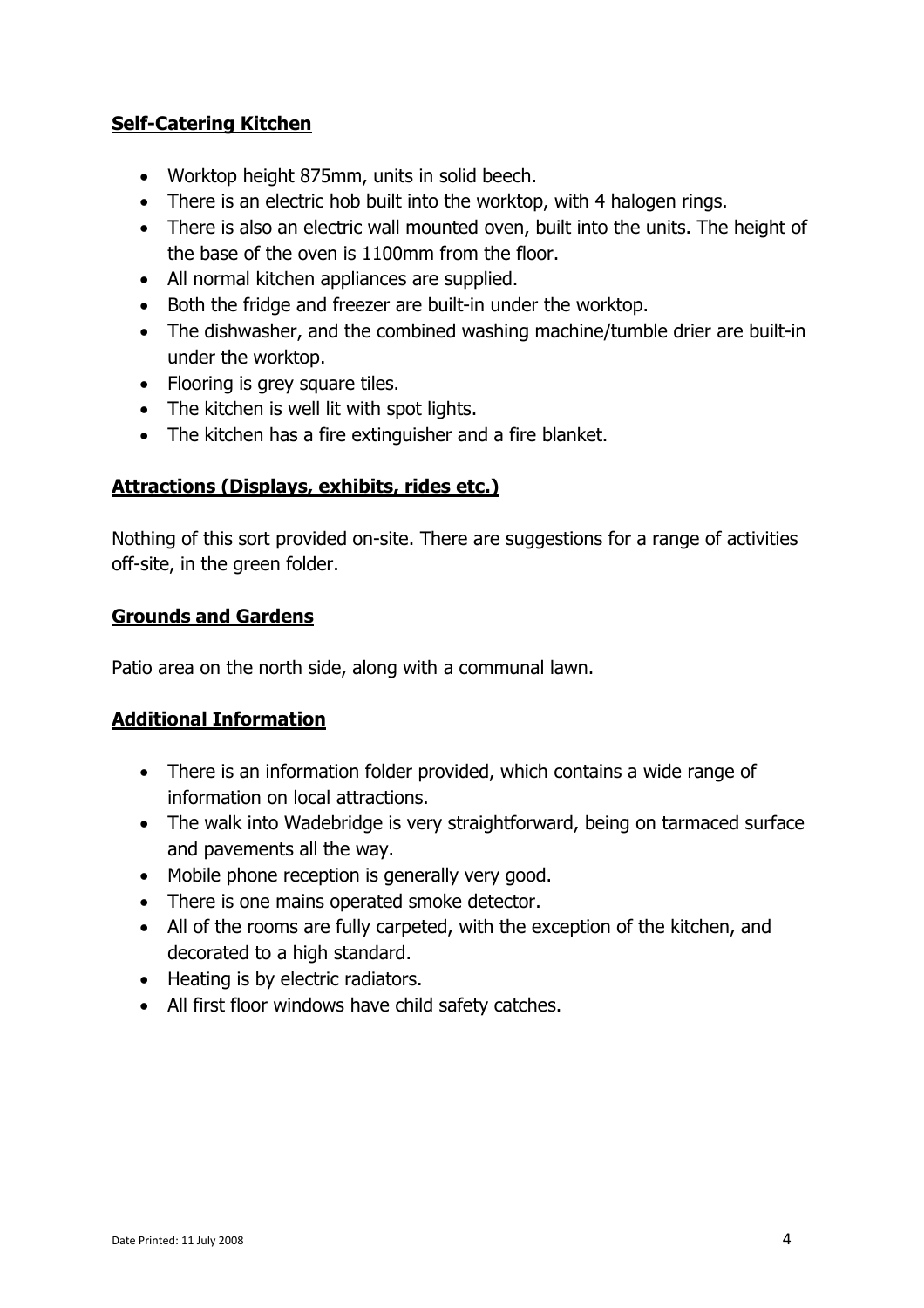## **Contact Information**

Postal Address: Great Bodieve Farm Barns Molesworth House The Showground Wadebridge **Cornwall** PL27 7JE United Kingdom

Telephone: 01208 814916, or from outside the UK 44 1208 814916.

Fax: 01208 812713, or from outside the UK 44 1208 812713.

Email: enquiries@great-bodieve.co.uk

Website: www.great-bodieve.co.uk

Goose House post-code for sat nav: PL27 6EG

Goose House Grid Reference for sat nav: Lat N 50.525528 Long W 4.832816

Public transport numbers:

National Express Coaches serves Cornwall from destinations throughout Britain. All seats can be reserved, call 0870 580 8080.

Local accessible taxi numbers:

If a taxi is required from Bodmin Parkway station please ring one of the following;

A1 Taxis (Bodmin): 01208 77000 Ansom Cabs: 01208 72207 Bodmin Taxi Service: 01208 73000 Parnells Taxis: 01208 78788